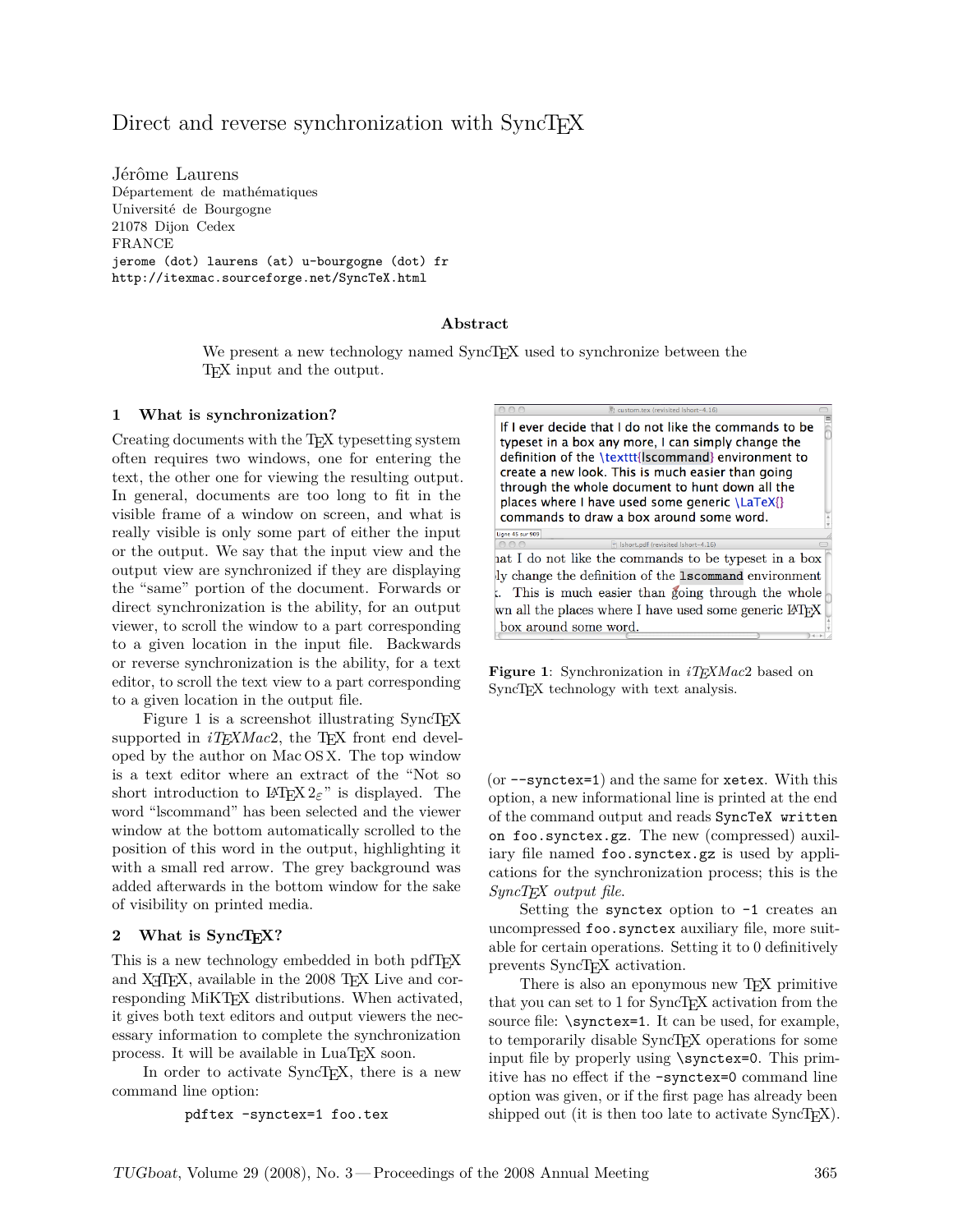## **3 Other synchronization technologies**

The commercial software *Visual TEX* available on Windows has had the PDF synchronization capability embedded in its TEX engine since 1999. The commercial software *TEXtures* available on Mac OS X has had embedded synchronization since 2000, but between the text source and the DVI output. Neither implementation is freely available to the public and will not be considered in the remainder of this article.

Turning to the TEX macro level, Aleksander Simonic, the author of the *WinEdt* T<sub>EX</sub> shell on Windows, wrote before 1998 the srcltx macro package to enable synchronization between the text source and the DVI output. It is based on the powerful \special command and was later integrated into the TEX engine as "source specials". Heiko Oberdiek wrote vpe in 1999 where PDF technologies are used for reverse synchronization from the PDF output to the text input. In 2003, the author wrote the pdfsync package discussed in [\[5\]](#page-6-0), [\[6\]](#page-6-1) and [\[7\]](#page-6-2), to allow synchronization between the PDF output and the text input, following ideas from Piero d'Ancona. This was based on the use of pdfT<sub>F</sub>X commands similar to \special, with the same limitations, namely an incompatibility with very useful packages and unwanted changes in the layout.

None of these solutions is satisfying, being either incomplete or unsafe, as we shall see.

## **4 Solving the synchronization problem**

## **4.1 Stating the problem**

The problem is to define a mapping between an *input record* given by an input file name and a line number in that file, and an *output record* given by a page number and a location in that page of the output file. The input record describes a certain part of the input text whereas the output record describes the corresponding location where this text appears in the output. The original TEX engine does not provide any facility for such a correspondence, except the debugging information used to report syntax errors (we call it the *current input record*). More precisely, TEX does not know at the same time both the input records and their corresponding output records. In short, T<sub>EX</sub> parses each different line of the input text file and expands the macros with its "eyes" and "mouth" (according to [\[2\]](#page-6-3), page 38), then it sends a list of tokens into its "stomach". In turn, the stomach creates lines of text, stacks them into paragraphs, and stacks the paragraphs into pages. Once a page is complete with the objects properly positioned, it is shipped out to the output file. During this process, TEX keeps the input record information until macro

expansion only (in its head), and it does not know the corresponding output record until ship out time which occurs later (in its stomach). The problem is to force T<sub>F</sub>X to remember the input record information until ship out time.

### **4.2 Partial solutions using macros**

The first idea, developed in the srcltx package, is to use the \special macro to keep track of the input record information until ship out time. By this method, it inserts in the text flow invisible material that dedicated DVI viewers can understand. The main problem is that this invisible material is not expected to be there and can alter significantly the line breaking mechanism or cause other packages to malfunction, which is extremely troublesome.

The second idea, developed in the pdfsync package, is also to use macros, but in a different way because it is more difficult to manage PDF contents than DVI contents. This package automatically adds in the input source some macros that act in two steps. At macro expansion time, they write to an auxiliary file the input record information with a unique identifying tag. They also insert in the text flow invisible material to prepare TEX to write the output record information at ship out time, with exactly the same identifying tag. In this design, the problems concerning line breaking and package incompatibility remain. Moreover, the mapping between input and output records is not one to one, which renders synchronization support very hard to implement for developers.

In these two different solutions, we see the inherent limits of synchronization using macros. More generally, we can say that those macros are *active observers* of the input records. In fact, by inserting invisible material in the text flow they interact with the typesetting process. On the contrary, SyncTEX is a *neutral observer* that never interacts with the typesetting process.

## **4.3 How SyncTEX works**

In fact, the only object that ever knows both the input and output records is the TEX engine itself, so it seems natural to embed some synchronization technology into it.

We first have to determine what kind of information is needed to achieve synchronization. For that purpose, we follow [\[2\]](#page-6-3) at page 63: "TEX makes complicated pages by starting with simple individual characters and putting them together in larger units, and putting these together in still larger units, and so on. Conceptually, it's a big paste-up job.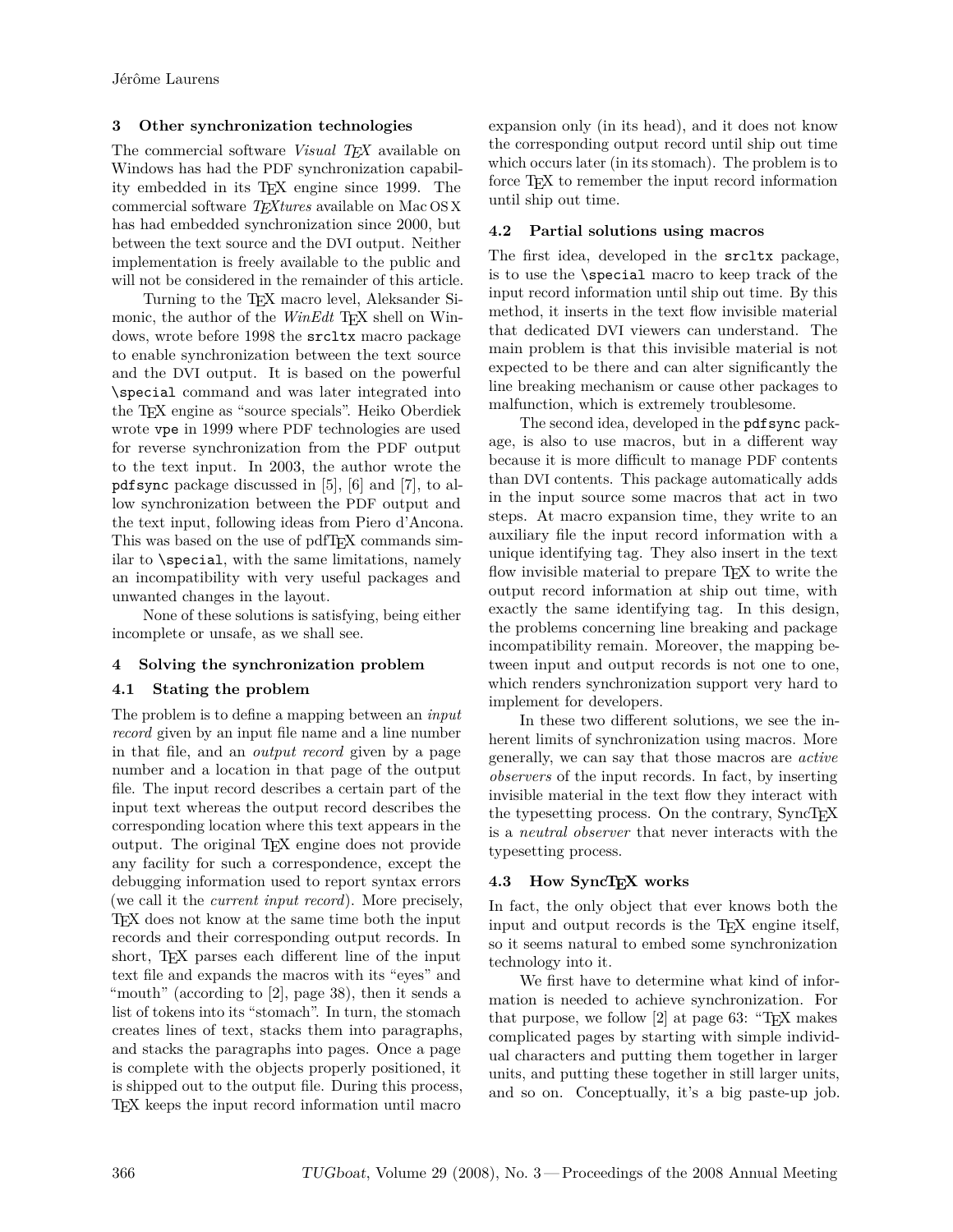The TEXnical terms used to describe such page construction are boxes and glue." The key words are "characters", "boxes" and "glue". But since an individual character requires a considerable amount of extra memory, only horizontal boxes and vertical boxes are taken into account at first. For these boxes, we ask T<sub>E</sub>X to store in memory, at creation time and during their entire lifetime, the current input record. At ship out time, we ask T<sub>EX</sub> to report for each box the stored file name, the stored line number, the horizontal and vertical positions, and the dimensions as computed during typesetting. This information will be available for synchronization: for example when the user clicks on some location of the PDF document, we can really find out in which box the click occurred, and then deduce the corresponding file name and line number. We have here the design for a neutral observer.

But if this new information is sufficient for locating, it cannot be used for synchronization due to the way TEX processes files. In fact, boxes can be created in T<sub>FX</sub>'s mouth where the current input record is accurate, but in general, they are created in the stomach when breaking lines into paragraphs, for text that was parsed a long time ago and no longer corresponds to the current input record. This is particularly obvious when a paragraph spans many lines of the input text: the line breaking mechanism is engaged after the last line is parsed, and every horizontal box then created will refer to the last input line number even if the contained material comes from a previous input line. For that reason, we also ask TEX to store input records for glue items, because they are created in TEX's mouth, when the current input record is still accurate.

By combining boxes and glue management, we have accurate information about positions in the output and the correspondence with positions in the input file. In fact, things are slightly more complicated because of T<sub>F</sub>X internals: kern, glue and math nodes are more or less equivalent at the engine level, so SyncTEX must treat them similarly, but this is better for synchronization due to the supplemental information provided.

SyncTEX does other sorts of magic concerning file name management, the magnification and offset, but these are implementation details.

#### **4.4 The benefits of SyncTEX**

Embedding the synchronization technology deeply inside the T<sub>F</sub>X engine solves many problems and improves the feature significantly.

The most visible improvements are connected with accuracy: with SyncTEX, the synchronization process reaches in general a precision of  $\pm 1$  line. With additional technologies such as implemented in *iTEXMac*2, we can even synchronize by words (see figure [1\)](#page-0-0), essentially always finding an exact word correspondence between input and output.

The next improvements are a consequence of the overall design of SyncT<sub>EX</sub>. Since synchronization is deeply embedded into the TEX engines, there is no T<sub>F</sub>X macro involved in the process. As a straightforward consequence, there cannot be any incompatibility with macro packages. Moreover, no extra invisible material is added to the text flow, thus ensuring that the layout of the documents is exactly the same whether SyncT<sub>E</sub>X is activated or not. As a matter of fact, it is absolutely impossible to determine if the output was created with SyncTEX activated by examining its contents. Finally, no assumptions are made about external macros or output format, so that synchronization works the same for Plain, LATEX or ConTEXt as well as DVI, XDV or PDF.

Of course, all this needs extra memory and computational time but this is in no way significant. *In fine*, we can say that with SyncTEX, the synchronization has become safe and more precise.

#### **5 Limits and improvements**

It is indisputable that abandoning the use of macros and choosing an embedded design is a great advance for synchronization. But still it is not perfect! Some aspects of the implementation are not complete due to a lack of time, but others will prevent us from reaching the ultimate synchronization comparable to *wysiwyg* (an acronym for "What You See Is What You Get") as discussed in [\[7\]](#page-6-2).

### **5.1 The DVI to PDF filters**

When producing a PDF document from a DVI or XDV output, we apply a filter like dvitopdf or xdv2pdfmx. But those filters can alter the geometry of the output by changing the magnification or the offset of the top left corner of the text. In that case, the SyncTEX information, which is accurate for the DVI file, is not accurate for the PDF file. This problem is solvable by post-processing the SyncT<sub>EX</sub> output file with the new synctex command line tool available in the distributions, *eg*

xdv2pdfmx -m MAG -x XXX -y YYY foo

should be followed by

synctex update -m MAG -x XXX -y YYY foo

But this is not a good design. Instead, the postprocessing should be embedded into the various DVI to PDF filters so that no further user interaction is required.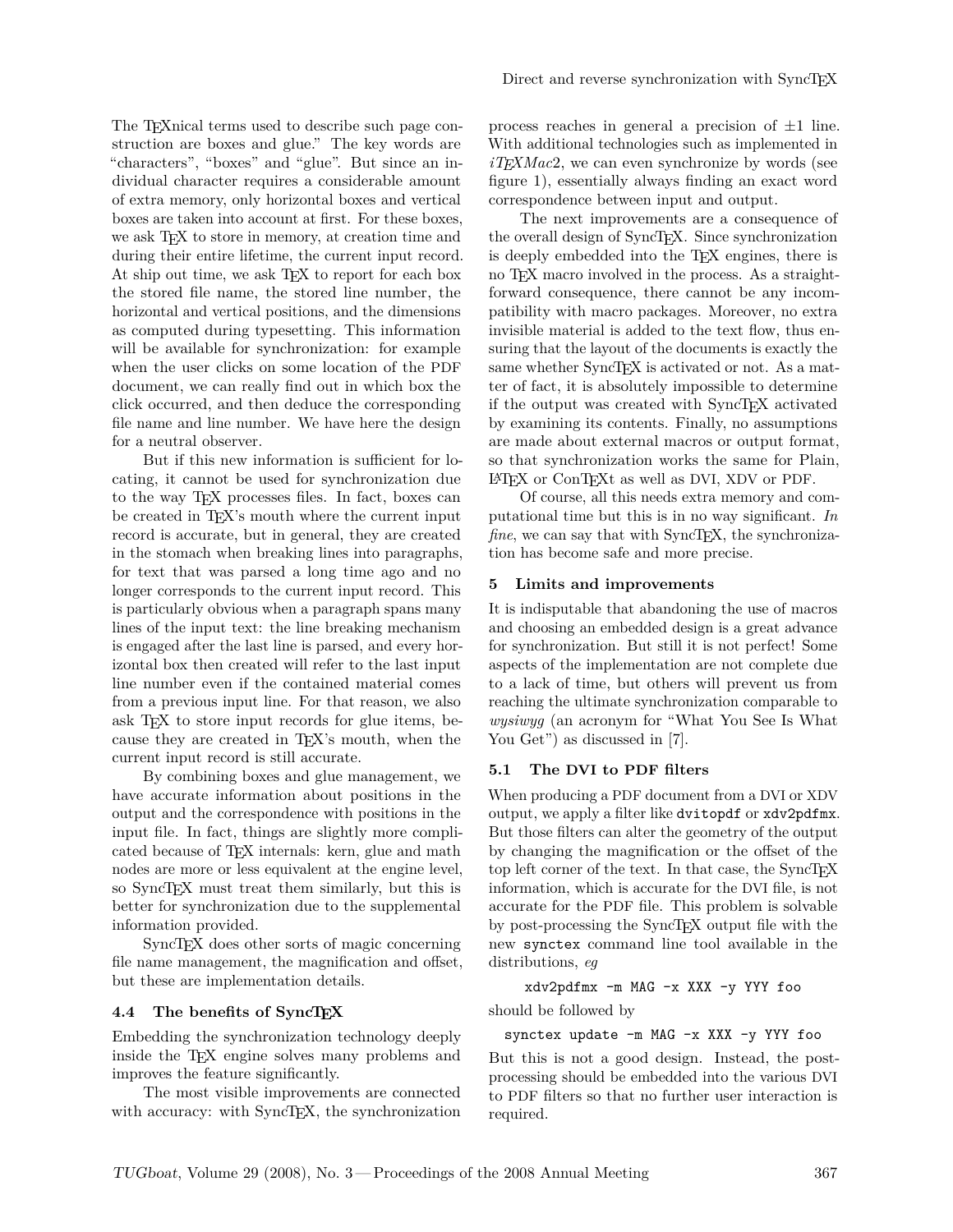# **5.2 Using TEX's friends**

Some documents are created with a complex typesetting flow where TEX is just one tool amongst others. In such circumstances, the T<sub>E</sub>X file is automatically generated from possibly many original input files by some processor. Then, synchronization should occur between the output and the original input files rather than the TEX file, which is just an intermediate step. For example, a bibliography in L<sup>AT</sup>EX is generally built by BIBTEX based on a bibliography database with a bib file extension using an intermediate auxiliary LAT<sub>EX</sub> file with a bbl file extension. At present, the synchronization occurs between the PDF output and the bbl file and not the original bib file, as one would prefer.

Improving SyncTEX to properly manage this situation is not extremely complicated: we first have to define a SyncTEX map file format for the mapping between the lines of the original input files and the lines of the produced T<sub>E</sub>X files, then we have to provide facilities to merge this mapping information into the SyncTEX output file. Then the processor could produce the map file, and a supplemental step in the typesetting flow would update the SyncTEX information with that map.

Sometimes it might not be appropriate to simply bypass the intermediate file. In that case, the viewer should synchronize with the auxiliary file using a text editor which in turn should synchronize with the original input file using the map file.

# **5.3 Accuracy and the column number**

As described above, we only take into account whole lines in the input files and jump from or to lines in the text. This can suffice for textual files, but does not when mathematical formulas are involved we would like to have a more precise position in the input. Unfortunately, when parsing the input files, the original T<sub>E</sub>X engine does not handle column positions at all. And it seems that adding support for this supplemental information might need a great amount of work, probably much greater than the eventual benefits.

# **5.4 For non-Latin languages**

SyncT<sub>EX</sub> has been designed with a Latin language background: it relies on the fact that T<sub>E</sub>X automatically creates kern and glue nodes at parse time to manage interword spacing. For languages that do not have a comparable notion of word, the synchronization will not be sufficiently accurate and will most certainly need further investigations. This question is

open and the author welcomes test files, suggestions and advice.

# **5.5 A question of design**

The two preceding limitations are consequences of a conceptual default in the actual synchronization design. With SyncT<sub>EX</sub>, the T<sub>EX</sub> engine has been modified to export some observed information useful for synchronizers. The problem is that we are able to observe only what T<sub>EX</sub> allows us to, and this is not always the best information we would like to have. It would be more comfortable and efficient if T<sub>E</sub>X already provided synchronization facilities from the very beginning. In that case, all the macros packages would have to be compatible with the synchronization code and not the opposite. That would require more work for the package maintainers but would also prevent any kind of layout and compatibility problems due to special nodes.

In a different approach, a supplemental step could be to store synchronization information for each individual character, thus increasing the memory requirements of the engine in a way similar to how X<sub>T</sub>T<sub>F</sub>X handles multi-byte characters. This idea was originally proposed by Hàn Thê´ Thành, but it was abandoned because the SyncT<sub>EX</sub> output file was unbearably huge. With the new design, this idea can certainly be revisited with more success.

Anyway, further investigations into the arcana of the TEX program would certainly lead to a better synchronization accuracy but if we want to avoid huge changes in T<sub>EX</sub> and keep compatibility with existing macro packages, we must admit that we have almost reached some insuperable barrier.

# **6 Implementation in TEX Live**

Without entering into great detail, we explain how the implementation of SyncTEX is carefully designed to ease code maintenance and enhancements, as far as possible.

# **6.1 A segmented implementation**

All the SyncTEX related code is gathered in only one directory named synctexdir, in which the code is split into different source files. The separation is organized in order to share the maximum amount of code between the different engines, and to clearly identify the different tasks involved in the information management. All in all, we end up with 14 different change files. When building the binaries, the partial make file synctex.mk has the duty to manage which change file should apply to which engine and when.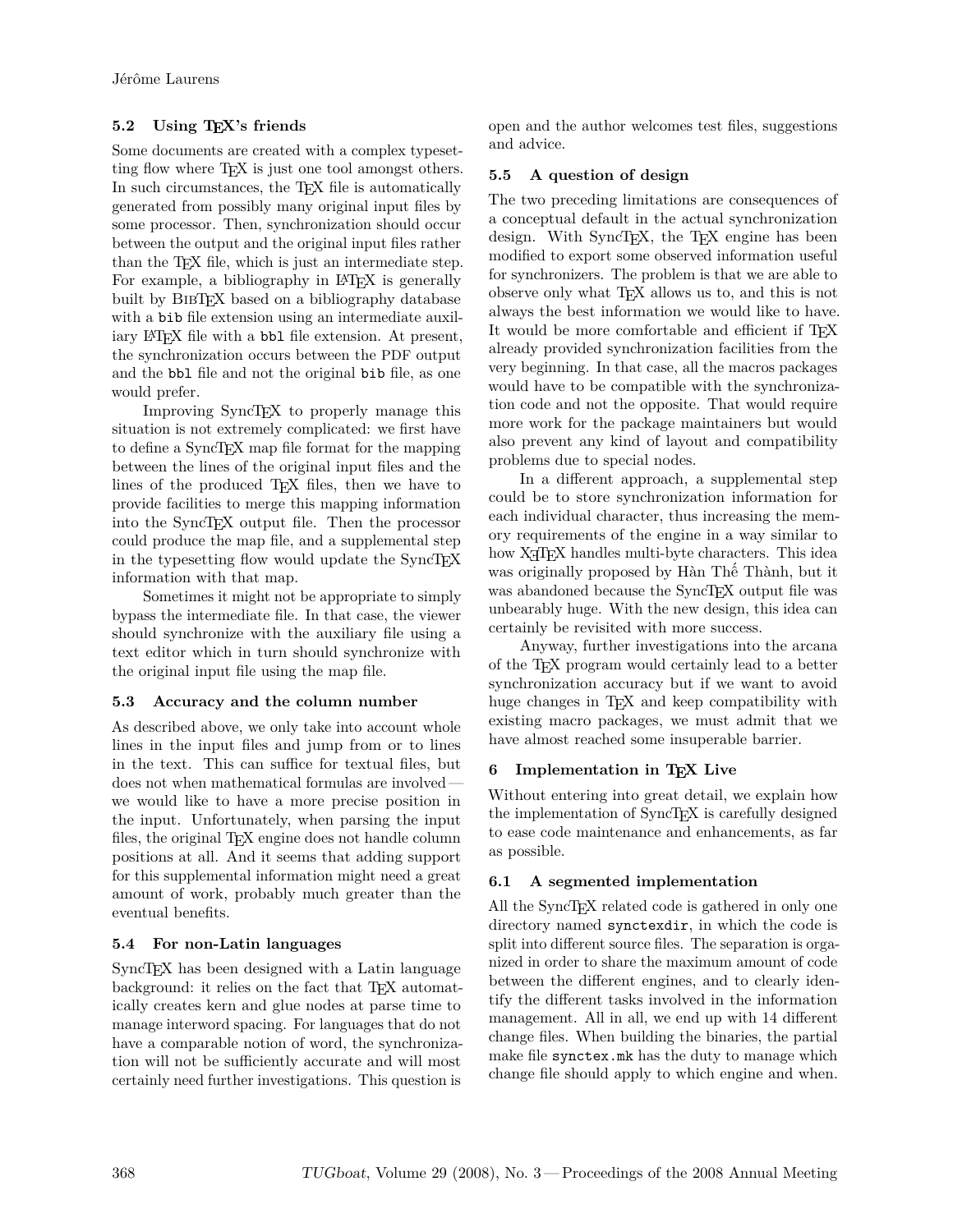## **6.2 An orthogonal implementation**

One of the key concepts in modern code design is separation, whose purpose is to ease code management and maintenance. WEB Pascal does not offer facilities for code separation, nevertheless, it is possible to build all the engines with or without the SyncT<sub>EX</sub> feature, as explained in the synctex.mk file. It will be useful for developers whenever a problem is caused by the SyncTEX patches.

### **7 Which software supports SyncTEX**

Up to now, we have focused on the technological aspects of synchronization, and we have described in detail the foundations. It is time to look at the concrete implementations of synchronization with different methods, because this feature is useless if it is not adopted by applications. SyncTEX not only consists of changes to the TEX engine, but gives developers tools to easily support the technology.

### **7.1 The SyncTEX parser library**

The main tool is a library written in C, whose purpose is to help developers implement direct and reverse synchronization in their application. It consists of one file named synctex parser.c and its header counterpart synctex\_parser.h, meant to be included as-is in application sources. Both are available on the SyncT<sub>EX</sub> web site  $[4]$ . The source file takes care of all the ancillary work concerning SyncT<sub>EX</sub> information management and the header file contains all the necessary help for an optimal usage of the programming interface.

At this writing, *TEXworks* (presented by J. Kew in [\[1\]](#page-6-5)), Sumatra PDF on the Windows platform, and Skim and *iTEXMac*2 on Mac OS X, all support SyncT<sub>E</sub>X by including this parser library. For other applications, TEX users are encouraged to send a feature request to the developers of their favorite PDF or DVI viewer.

## **7.2 Remark about the document viewer**

It should be noticed that the tricky part of direct and reverse synchronization should be handled by the viewer only. The SyncTEX parser library is meant not for text editors but for viewers. In a normal direct synchronization flow, the user asks the text editor to synchronize the viewer with a given line in a given input file, the text editor forwards the file name and the line number to the viewer, the viewer asks the SyncTEX parser for the page number and location corresponding to the information it has received, then it scrolls its view to the expected page and highlights the location. In a normal reverse synchronization flow, the user asks the viewer to synchronize the text editor with a given location in a given page of an output file, the viewer asks the SyncTEX parser for the input file name and line number corresponding to the location; it then asks the text editor to display the named input file and highlight the numbered line.

### **7.3 The new synctex command line tool**

There are cases when the inclusion of the parser library is not possible or even improbable (consider for example Adobe's Acrobat reader). For such situations, the synctex command line tool is the alternative designed to allow synchronization. It is just a wrapper over the SyncTEX parser library that acts as an intermediate controller between a text editor and a viewer. The description of its usage is obtained via the command line interface running synctex help view for direct synchronization and synctex help edit for reverse synchronization.

Provided that the text editor and the viewer have some scripting facilities, here is how this tool should be used. For direct synchronization, the user asks the text editor to synchronize the viewer with a given line in a given input file, the text editor forwards this file name and line number to the synctex tool together with some scripting command to activate the viewer, the synctex tool transparently asks the SyncTEX parser for the page number and location corresponding to the information it has received, then it asks the viewer to proceed with the help of the scripting command.

For reverse synchronization, the user asks the viewer to synchronize the text editor with a given location in a given page of an output file, the viewer forwards this information to the synctex tool together with some scripting command to activate the text editor, the synctex tool transparently asks the SyncT<sub>F</sub>X parser for the input file name and line number corresponding to the information it has received, then it asks the text editor to proceed according to the received scripting command.

Before this tool was available, developers had no solution other than directly parsing the contents of the SyncTEX output file. This was generally made in continuation of the implementation of pfdsync support. Comparatively, it is more comfortable to work with a .synctex file than a .pdfsync file because the new syntax is extremely clear and straightforward, consequently reverse engineering was unexpectedly encouraged. But this practice should be abandoned for two reasons: it is certainly not compatible with forthcoming enhancements of SyncT<sub>EX</sub>, and it generally does not work when changing the magnification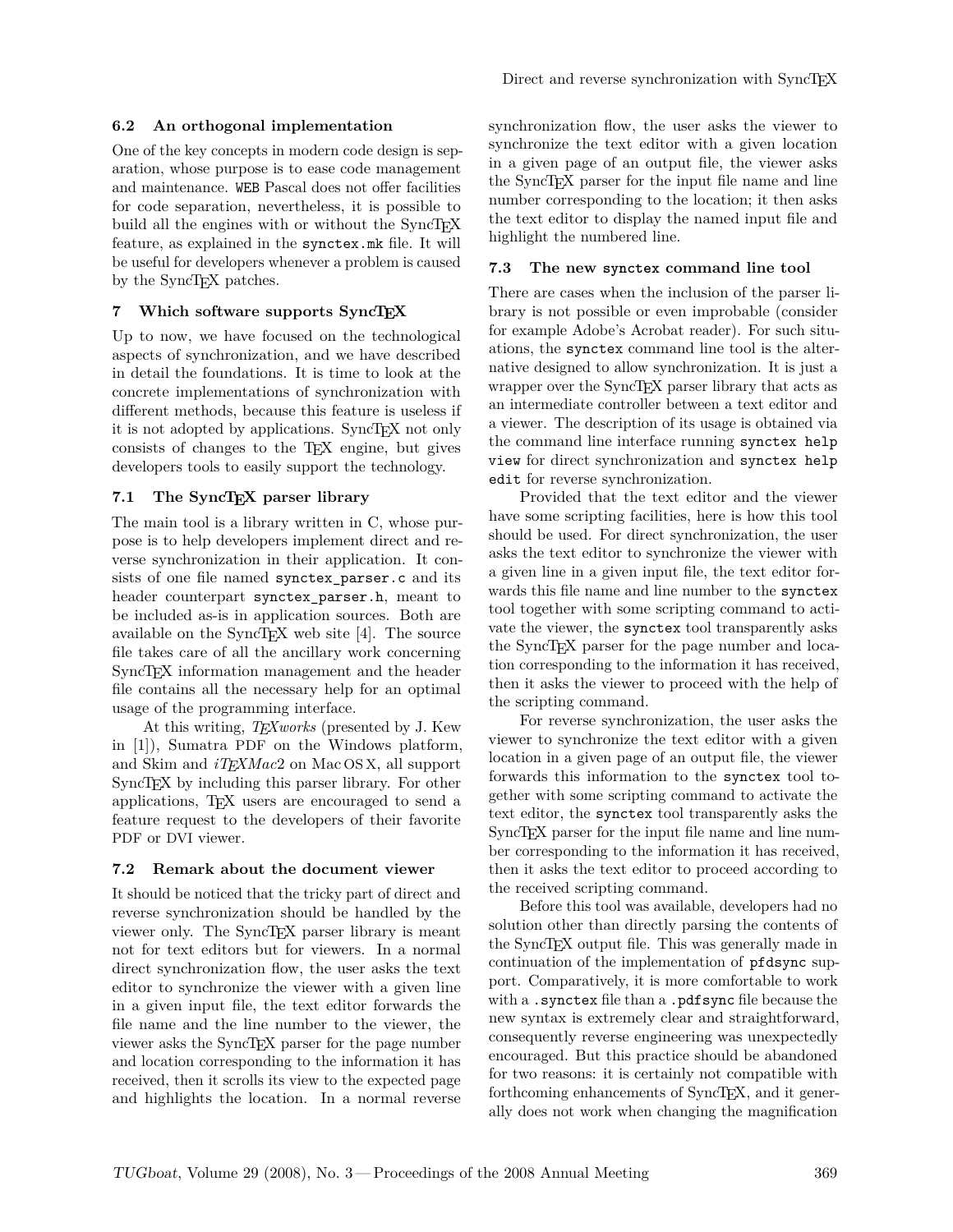and the offset in the DVI to PDF conversion, as discussed above. In order to convince developers to prefer the synctex tool, the specifications of the SyncTEX output file are considered private and will not be widely published.

More details concerning usage and implementa-tion are available on the SyncT<sub>E</sub>X web site [\[4\]](#page-6-4).

## **8 Applications**

There are a variety of ways to use the newly available information in the SyncT<sub>EX</sub> output file. Some were considered while designing this feature, others suggested by people at the conference. No doubt this list is not exhaustive.

# **8.1 Better typesetting mechanisms**

TEX is well known for its high quality page breaking mechanism, but the hardware constraints that were crucial 30 years ago imposed some choices and deliberate barriers. The limitation in memory usage led to a page by page design, where memory is freed each time a page is shipped out. In that situation, a page breaking algorithm cannot perform optimization in a document as a whole, but only on a small number of consecutive pages.

In order to have global optimization algorithms, one can keep everything in memory until the end of the TEX run, but that would require a big change in the engine. From another standpoint, SyncTEX has demonstrated that it is possible to trace geometrical information throughout the typesetting process. It is clear that the information actually contained in the SyncT<sub>EX</sub> output file is not suitable for typesetting purpose because it was designed for synchronization only. But with some additional adaptations, there is no doubt that SyncT<sub>EX</sub> can help in designing global optimization algorithms for even better typesetting.

# **8.2 Debugging facilities**

During his presentation at the conference (see [\[3\]](#page-6-6)), the author used a lightweight PDF viewer to demonstrate SyncTEX. This viewer was primarily designed as a proof of concept and as such, was meant to remain private. But one of its features might be of great interest to the TEX community, as suggested by different people at the conference, namely the ability to display over the text all the boxes, either horizontal or vertical, created during the typesetting process. As it happens, this feature was already implemented in an unknown modest PDF viewer for Mac OS X (whose name I have unfortunately lost) by parsing the result of the \tracingall macro in the log file.

| Superscript may indicate not only exponential, but modi      |
|--------------------------------------------------------------|
| $\cos^2(x)\cos^{-1}(x)$ may indicate $\cos(x)^3$ , $\cos(x)$ |
| $\cos^2(x)$ almost never means $\cos(\cos(x))$ .             |

<span id="page-5-0"></span>Figure 2: TEX output embedded in HTML, detail of [http://en.wikipedia.org/wiki/Special\\_functions](http://en.wikipedia.org/wiki/Special_functions) (2008/08/11)

The interest is at least twofold. It can serve debugging purposes for publishers who want to elaborate complicated page layouts, and it can also serve pedagogical purposes during TEX training sessions. For these reasons, this viewer will be available on the SyncTEX web site [\[4\]](#page-6-4) once it has been properly factored for distribution. Unfortunately, this benefits Mac OS X users only, but adding this feature to the new cross-platform *TEXworks* will eventually be considered.

## **8.3 Embedding TEX output into HTML or running text**

In web pages, it is rather common to include mathematical formulas as embedded images built with TEX, to compensate for the limitations of web browsers. The example given in figure [2](#page-5-0) is particularly ugly, not only because the size of the mathematical text does not conform to the size of the running text, but also because the base lines of the formulas and the running text are not properly aligned. In fact, the included images contain no information concerning the base line, and this is where SyncT<sub>EX</sub> can come into play. The synchronization information contains the dimensions of each box containing a mathematical formula, in particular its height and depth, hence the exact position of the base line. We just have to raise the image by the proper amount to obtain a correct vertical alignment.

# **9 Concluding remarks**

# **9.1 Synchronizing by word**

In *iTEXMac*2, synchronization is enhanced to attain the precision of a word or even a character, by combining SyncT<sub>E</sub>X with some text analysis. This was rather easy to accomplish because *iT<sub>E</sub>XMac*2 manages both the text input and the PDF output, and also because the PDF library on Mac OS X has text facilities. But this does not mean that only an integrated TEX environment is able to reach such a level of accuracy. It is in fact more a matter of communication between different applications.